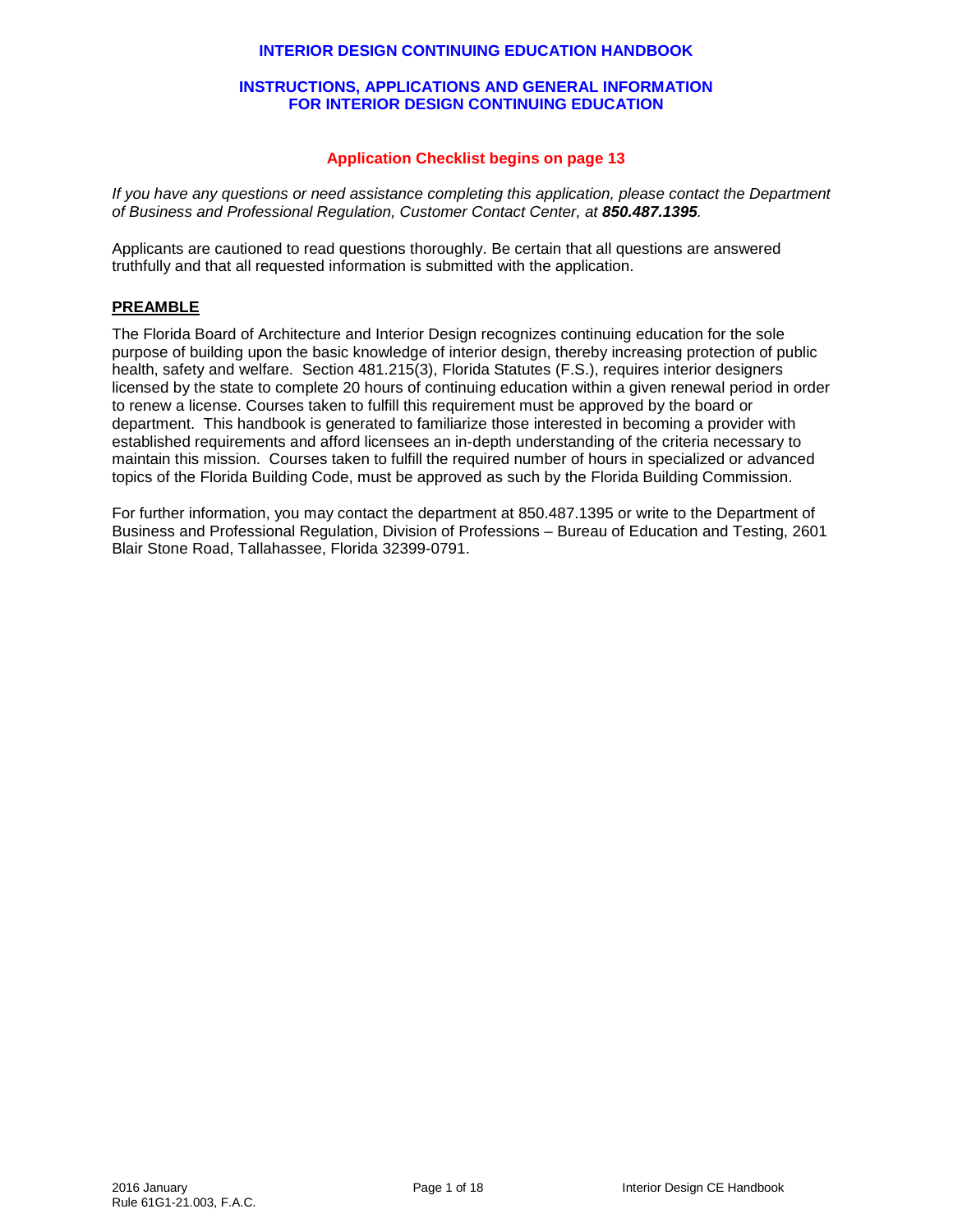# **TABLE OF CONTENTS**

# Page Number

| <b>Education Course Numbering System</b> |  |
|------------------------------------------|--|
|                                          |  |
|                                          |  |
| Forms for Provider Use:                  |  |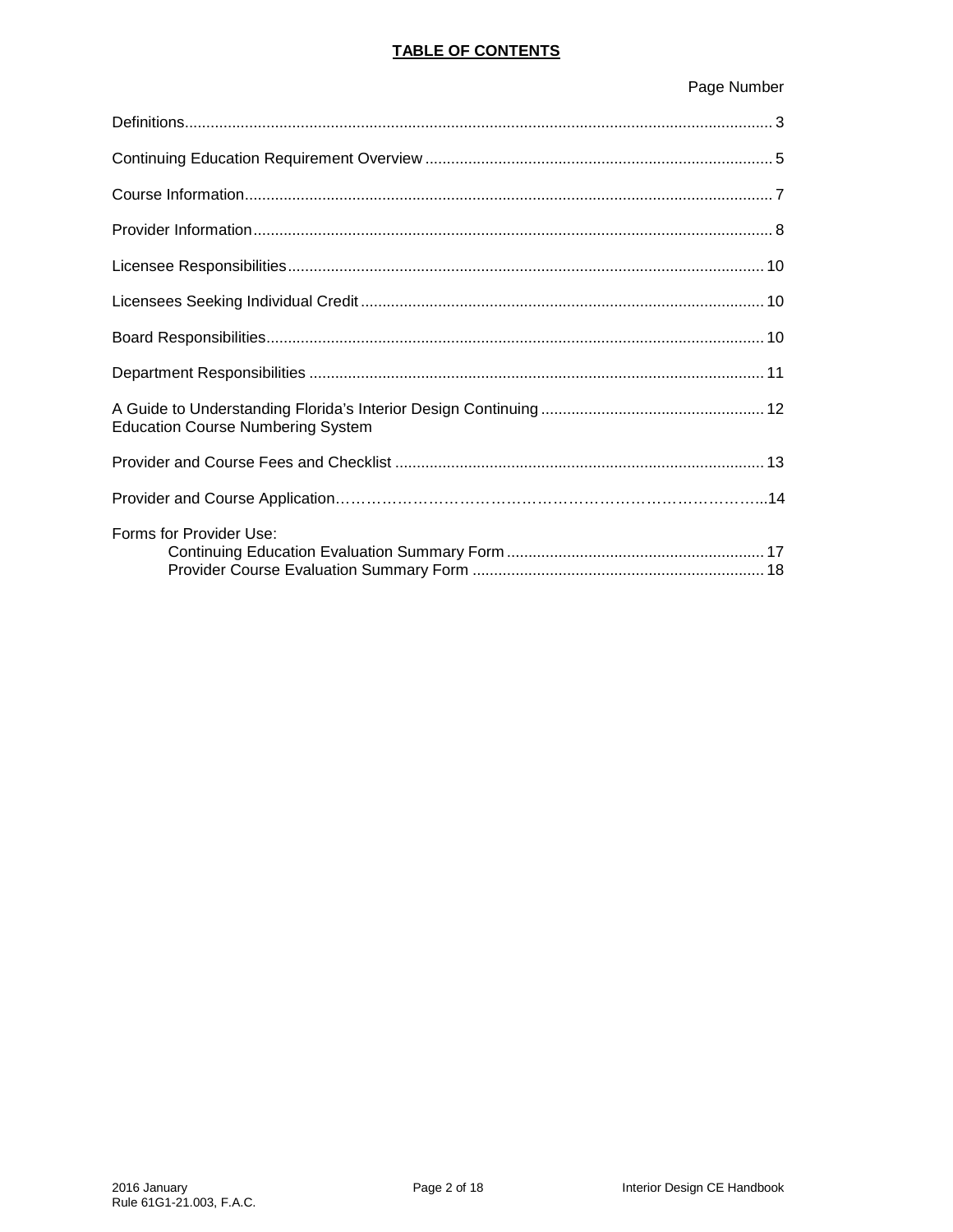## **DEFINITIONS**

| <b>Automatic Provider</b>                               |                                                                                                                                                                                                                                                                                                                                                                                                                                                                                                                                                                                                                                                                                                      |  |  |  |  |  |
|---------------------------------------------------------|------------------------------------------------------------------------------------------------------------------------------------------------------------------------------------------------------------------------------------------------------------------------------------------------------------------------------------------------------------------------------------------------------------------------------------------------------------------------------------------------------------------------------------------------------------------------------------------------------------------------------------------------------------------------------------------------------|--|--|--|--|--|
| and Course:                                             | Organizations recognized by the board and department whose courses are<br>automatically accepted for interior design continuing education without pre-<br>review or approval including: The Interior Design Continuing Education Council<br>(IDCEC), the National Council of Interior Design Qualifications (NCIDQ), The<br>American Institute of Architects (AIA) as reflected in their Continuing Education<br>System (CES), the National Council of Architecture Registration Boards<br>(NCARB), the Construction Industry Licensing Board, the Building Code<br>Administrators and Inspectors Board, and providers and courses that have been<br>approved for architecture continuing education. |  |  |  |  |  |
| Board:                                                  | The Board of Architecture and Interior Design establishes rules for the effective<br>implementation of Chapter 481 Part I, F.S.                                                                                                                                                                                                                                                                                                                                                                                                                                                                                                                                                                      |  |  |  |  |  |
| CEH:                                                    | Continuing education hour. One CEH is equal to 50 minutes.<br>Non-classroom hours will be reviewed on an hour for hour basis.                                                                                                                                                                                                                                                                                                                                                                                                                                                                                                                                                                        |  |  |  |  |  |
| <b>Course Levels</b>                                    |                                                                                                                                                                                                                                                                                                                                                                                                                                                                                                                                                                                                                                                                                                      |  |  |  |  |  |
| Level I:                                                | Instruction level which teaches licensees how to apply knowledge, practical<br>concepts and basic professional skills to frequently encountered problems;<br>includes acquisition, awareness, identification and review.                                                                                                                                                                                                                                                                                                                                                                                                                                                                             |  |  |  |  |  |
| Level II:                                               | Level of instruction which expands beyond basic professional skills including<br>application, coordination, assessment and preparation.                                                                                                                                                                                                                                                                                                                                                                                                                                                                                                                                                              |  |  |  |  |  |
| Level III:                                              | A level of instruction which teaches licensees how to apply practical concepts<br>and professional skills to complex problems, or newly emerging or highly<br>specialized subject areas including mastery of skills, evaluation, management<br>and supervision.                                                                                                                                                                                                                                                                                                                                                                                                                                      |  |  |  |  |  |
| Department:                                             | The Department of Business and Professional Regulation (DBPR).                                                                                                                                                                                                                                                                                                                                                                                                                                                                                                                                                                                                                                       |  |  |  |  |  |
| <b>Educational</b><br><b>Instruction:</b>               | Programs of learning which contribute directly to professional competency<br>following licensure.                                                                                                                                                                                                                                                                                                                                                                                                                                                                                                                                                                                                    |  |  |  |  |  |
| <b>Florida Building Code</b><br><b>Advanced Course:</b> | Advanced instruction in the Florida Building Code curriculum as established or<br>accredited by the Florida Building Commission. This course is a renewal<br>requirement for February 28, 2007 and subsequent renewals.                                                                                                                                                                                                                                                                                                                                                                                                                                                                              |  |  |  |  |  |
| Log of Learning:                                        | A log of learning may consist of diaries, summary of activities, photographs,<br>receipts, etc., which are created contemporaneously during a specified period of<br>study.                                                                                                                                                                                                                                                                                                                                                                                                                                                                                                                          |  |  |  |  |  |
| <b>Optional Topics:</b>                                 | Any area associated with the practice of interior design not specified as a related<br>topic.                                                                                                                                                                                                                                                                                                                                                                                                                                                                                                                                                                                                        |  |  |  |  |  |
| <b>Provider:</b>                                        | A person or entity approved by the board or department who is directly<br>responsible for making continuing education courses available to licensees.                                                                                                                                                                                                                                                                                                                                                                                                                                                                                                                                                |  |  |  |  |  |
| <b>Qualified Course:</b>                                | A course that meets the board's standard and has been approved by the board<br>or department.                                                                                                                                                                                                                                                                                                                                                                                                                                                                                                                                                                                                        |  |  |  |  |  |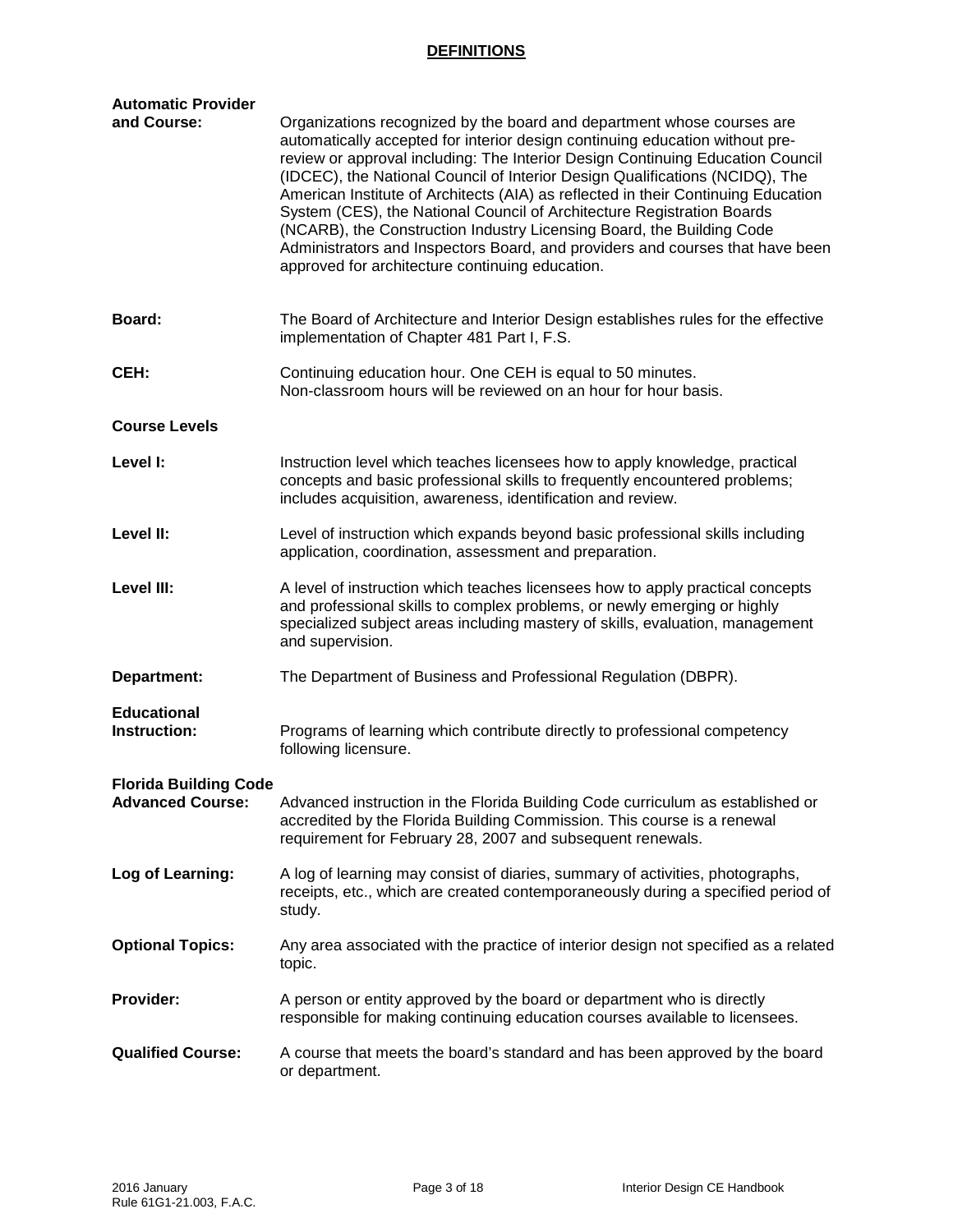- **Qualified Instructor:** Any individual or group which could include individual practitioners who by virtue of education, training or experience, possesses knowledge on a related or optional topic and can convey that knowledge in a structured course of study. **Related Topics:** Technical and professional interior design subjects relative to safeguarding the public health, safety, and welfare. **Renewal Cycle:** A period of time consisting of two, 12-month years identified for the purpose of renewing a license. The biennium for renewal of an interior design license begins each odd numbered year on March 1 and continues for two consecutive years until February 28 in odd-numbered years. An interior designer will certify completion of 20 hours for the prior renewal cycle. **Reporting Certificates:**Forms which verify licensee attendance during continuing education courses. **Self-Directed Study:** Studies related or optional topics which rely on a licensee's initiative as the method of gaining knowledge.
- **Structured Study:** Course of related or optional topics prepared and formally evaluated by a qualified instructor and/or provider.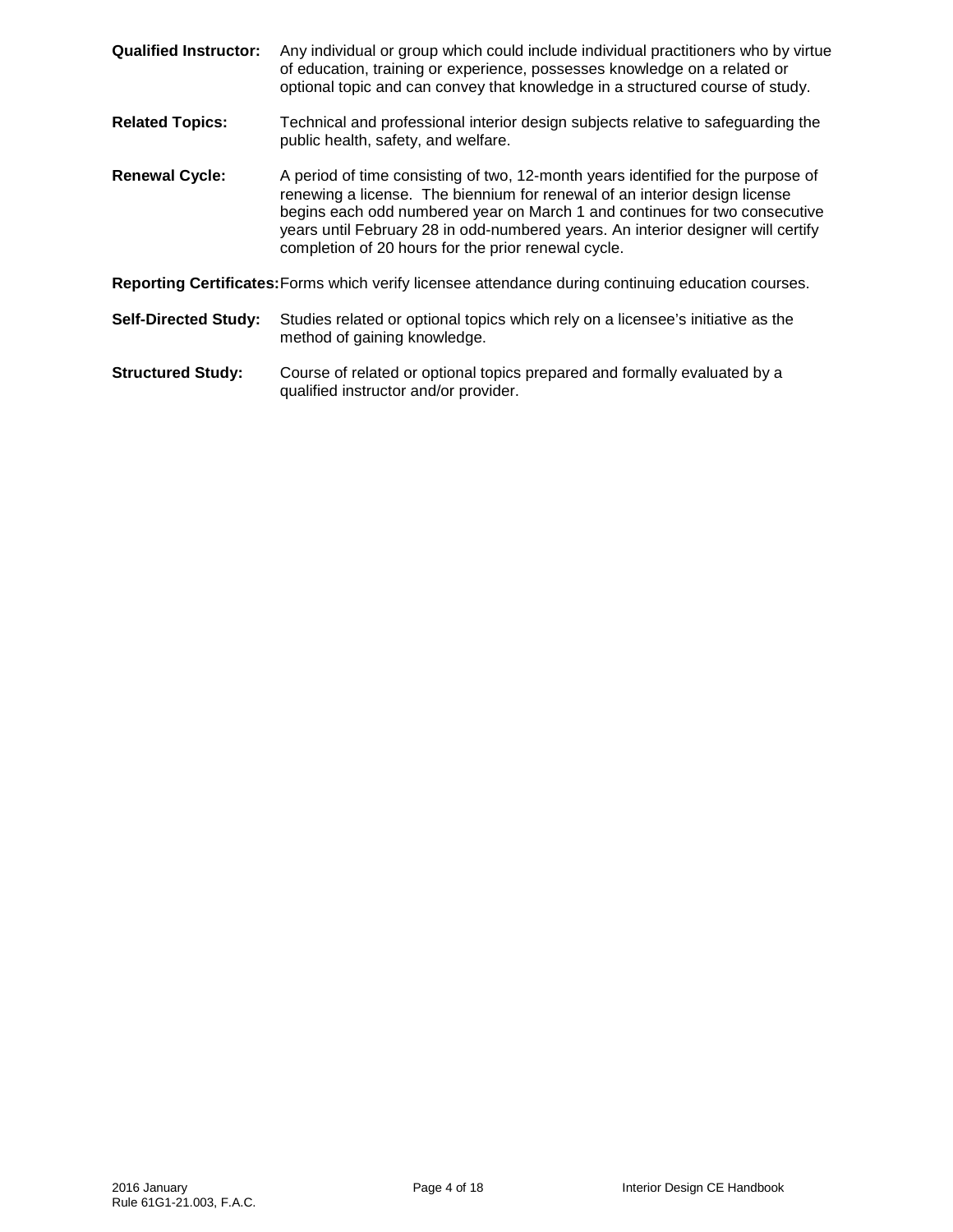## **CONTINUING EDUCATION REQUIREMENT OVERVIEW**

## **Requirements**

Each registered interior designer must complete 20 CEHs per license biennium of educational instruction or training of study approved by the board or department prior to licensure renewal. An interior designer will certify completion of 20 hours for the prior renewal cycle. Such programs are intended to:

- Enhance the quality of the existing technical knowledge;
- Fill voids that may exist in the professional education and internship training;
- Provide knowledge of new technical areas; and/or
- Focus on the practical applications that impact the public health, safety and welfare. Refer to Section 455.201(2)(a), Florida Statutes.

A person initially licensed for less than 24 months prior to the end of a renewal cycle need not complete any continuing education as a condition of the first renewal.

All subsequent renewals require 20 hours of continuing education.

A minimum of 14 hours are required in related (health, safety, and welfare) topics, two (2) hours of specialized or advanced study on the Florida Building Code, and a maximum of four (4) hours are allowed in optional topics as noted in the definitions section. Of the 20 hours, a minimum of 16 hours are required in structured study and a maximum of four (4) hours are allowed in self-directed study as noted in the course information and course delivery section. All 20 hours may be earned in health, safety, and welfare.

Each licensee shall complete two (2) hours of specialized or advanced study on the Florida Building Code. The two (2) hours count toward the 20 hours of continuing education required and is considered related (health, safety, and welfare).

- $\geq$  14 hours in health, safety, and welfare related courses
- 2 hours in Florida Building Code advanced courses
- $\geq$  4 hours in optional self-directed study or health, safety, and welfare related courses
- > 20 hours TOTAL

### **Disallowances**

If the board or department determines that continuing education credits are to be disallowed, licensees shall have 60 calendar days after notification to substantiate the original claim or earn other continuing education hours to meet the minimum requirements.

Fraud or misrepresentation in certification of course attendance or any other aspect of fulfilling continuing education requirements will be disciplined in accordance with Section 481.2251(1)(h), F.S.

### **Exemptions or Deferrals**

A licensee's continuing education requirement may be deferred if one of the following conditions apply:

- 1) Placement of a license into an inactive status. However, in order to reactivate a license, the licensee must provide evidence of completing the continuing education requirements that would have been required in order to maintain the license in an active status, not to exceed 20 hours.
- 2) A request for deferral based on personal hardship shall be made prior to an applicant submitting an application for licensure renewal. Personal hardship is limited to illness, death within an immediate family or acts of God, and will be considered on an individual basis provided that appropriate evidence substantiating the hardship is submitted.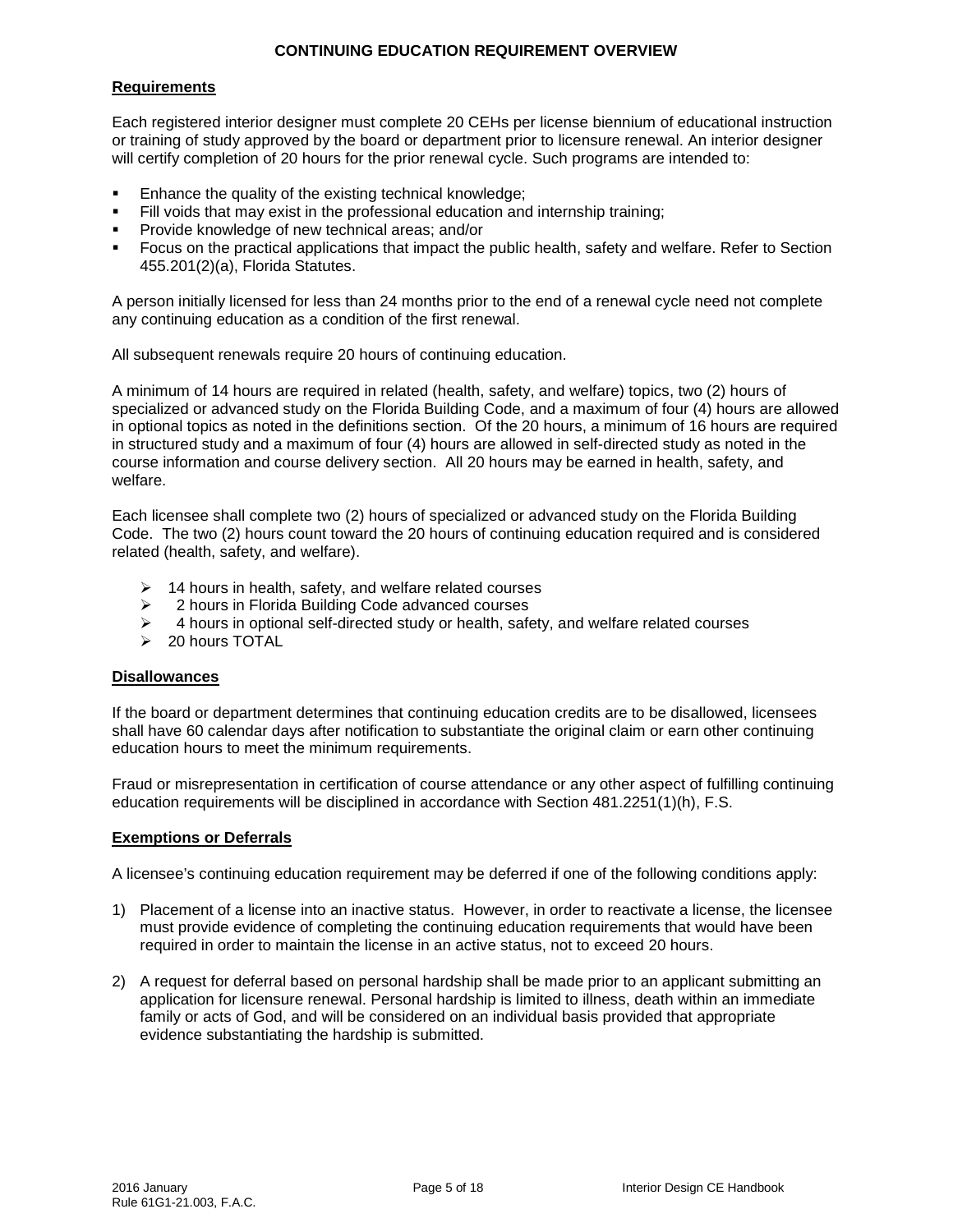## **Record Keeping**

The licensee is responsible for retaining proof of participation in continuing education activities. Such verification includes the following as applicable:

- 1) A log or transcript showing activity claimed, sponsoring organization, location, duration, etc.;
- 2) Attendance certificates;
- 3) Signed attendance receipts; and/or
- 4) Sponsor's list of attendees (signed by a person in responsible charge of the activity).

Records must be retained for a period of two (2) years following the last day of the applicable renewal cycle. Copies must be furnished to the board or department for monitoring compliance with continuing education requirements if requested.

### **Reporting**

Payment of fees associated with the timely renewal of a license will signify successful completion of continuing education requirements. Reporting or course completion certificates should be maintained by each licensee unless specially requested by the department to monitor compliance with continuing education requirements.

Architect and Interior Design continuing education course providers are exempt from reporting attendance rosters. However, course providers who have department-assigned provider and course numbers have the option to report continuing education credit hours. If reported, such hours will be posted to an individual's license record and will be reflected on the department's online services at www.MyFloridaLicense.com.

Courses that are automatically accepted for continuing education credit but not specifically assigned a course number by the department (i.e. IDCEC, NCIDQ, AIA, etc.) cannot be reported or manually entered into the department's computer system.

Please be advised that your online account will only reflect the hours voluntarily reported by course providers and may not be an actual reflection of the hours you have completed. This will not affect your ability to renew your license. In accordance with this continuing education handbook, you are required to maintain course completion certificates for two (2) years following the last day of the applicable biennial renewal period.

If you are selected by the department for monitoring of compliance with continuing education requirements you will be required to produce course completion certificates to verify attendance. If you are an out of state licensee, you will also be required to submit a copy of your resident state statutes and rules as they pertain to continuing education. Please refer to the Out of State Licensee Information section.

### **Failure to Fulfill Required Hours**

Failure to fulfill continuing education requirements may result in disciplinary action as outlined in Section 481.215(3), F.S. and Rule 61G1-12, Florida Administrative Code (F.A.C.).

- 1) If a license is placed into inactive status, licensees will be required to verify completion of continuing education requirements as established for each biennium the license remained inactive not to exceed 20 hours. Licensees are prohibited from the practice of interior design during periods of license inactivity.
- 2) If a license is placed into a delinquent status, licensees will be required to immediately cease the practice of interior design in the state of Florida until such time as the license is fully renewed and activated. Licensees who continue to practice interior design during the time of license delinquency are subject to being fined in accordance with Rule 61G1-12.005(3)(a), F.A.C.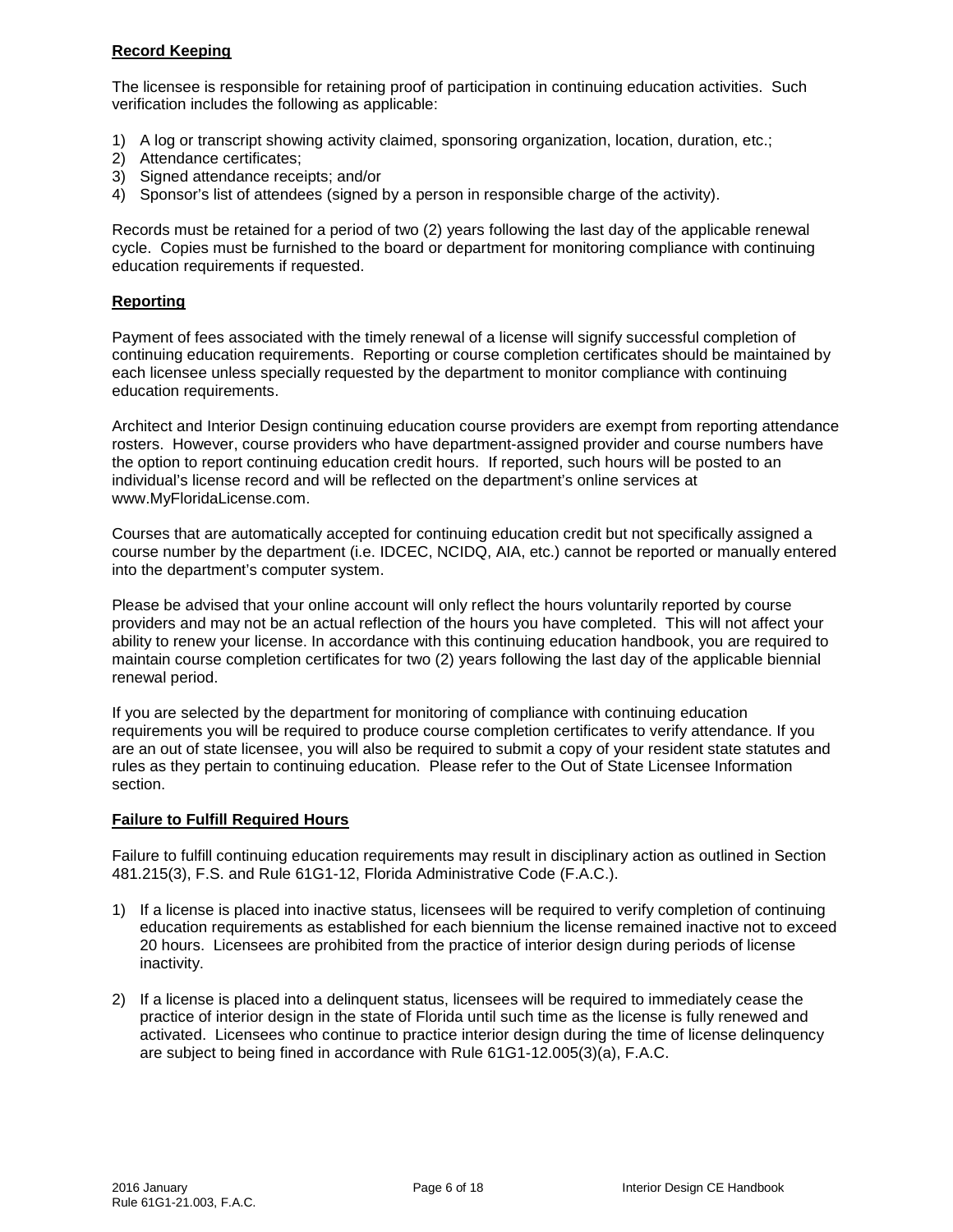## **Out of State Licensee Information**

Florida will, in full or in part, recognize continuing education requirements of any NCIDQ jurisdiction with a monitored program as long as course content standards established by Florida are met.

The continuing education requirement can be met through submission of proof of compliance with the continuing education requirements of another state in which the interior designer is licensed, provided that the requirements of the other state are equal or exceed the completion of 20 hours in a two (2) year period, and that the education builds upon the basic knowledge of interior design. Requirements for completing hours for the Florida Building Commission advanced code course still apply.

Licensees wishing to apply credits received from other jurisdictions should at all times be prepared to certify completion of same.

## **COURSE INFORMATION**

The board has designated an application fee of \$25 for all course evaluations. Once approved, courses will be valid for two (2) years from the date of approval. Course approvals are not renewed. Providers should apply for approval at least ninety (90) days prior to the initial offering of the course or expiration date of a previously approved course. The course application fee is waived for the Florida Building Commission.

Continuing education courses presented for approval must be at least one hour in length and meet topic area guidelines as described herein. However, conference or seminar courses which contain both approved and non-approved content subjects may be submitted for approval provided the program is clearly divided into segments which contain no overlap of approved and non-approved topic areas and provided that a request for segment approval is sought in advance of the initial course approval.

Courses are approved based upon the information presented at the time of application. Changes to course content, structure or delivery method made after approval and that are not submitted for reapproval, may result in the suspension, revocation or removal of course certification.

### **Course Delivery Guidelines**

Continuing education requirements can be satisfied through various course delivery methods. Licensees may secure credit through courses taught in traditional classroom settings, informal type gatherings, electronic means of study, or other means of independent study. Unless otherwise approved, courses of study acceptable for this purpose shall be limited to:

**Structured Study**: A minimum of 16 credit hours must be obtained via any of the following methods; however, all 20 credit hours may be obtained through this method:

- 1) Florida Building Code advanced courses count towards related topics (health, safety, and welfare).
- 2) College or university sponsored courses which monitor student performance.
- 3) Correspondence courses which monitor student performance.
- 4) Courses offered by a professional or technical organization.
- 5) Courses offered by architectural and/or interior design firms.
- 6) Courses organized by individual practitioners who come together for such purpose.
- 7) Courses offered by individuals or organizations who demonstrate the ability to comply with the requirement of this rule.
- 8) Instructors, lecturers, panelists and discussion leaders for professional development courses shall be credited for continuing professional education purposes at twice the credit granted licensees for the first presentation of a specific course or program, the same as the credit granted a licensee for the second presentation and none thereafter. Co-panelists and co-discussion leaders shall be credited for the portion of specific courses or programs they must prepare to discuss and lead as a co-panelist or co-discussion leader.
- 9) Licensees may receive up to four (4) hours of continuing education credit for attending a Florida Board of Architecture and Interior Design meeting which will count toward related topics (health, safety and welfare) credit. The credit is granted one time per biennial renewal period and is not granted to licensees attending the meeting for disciplinary action against their license.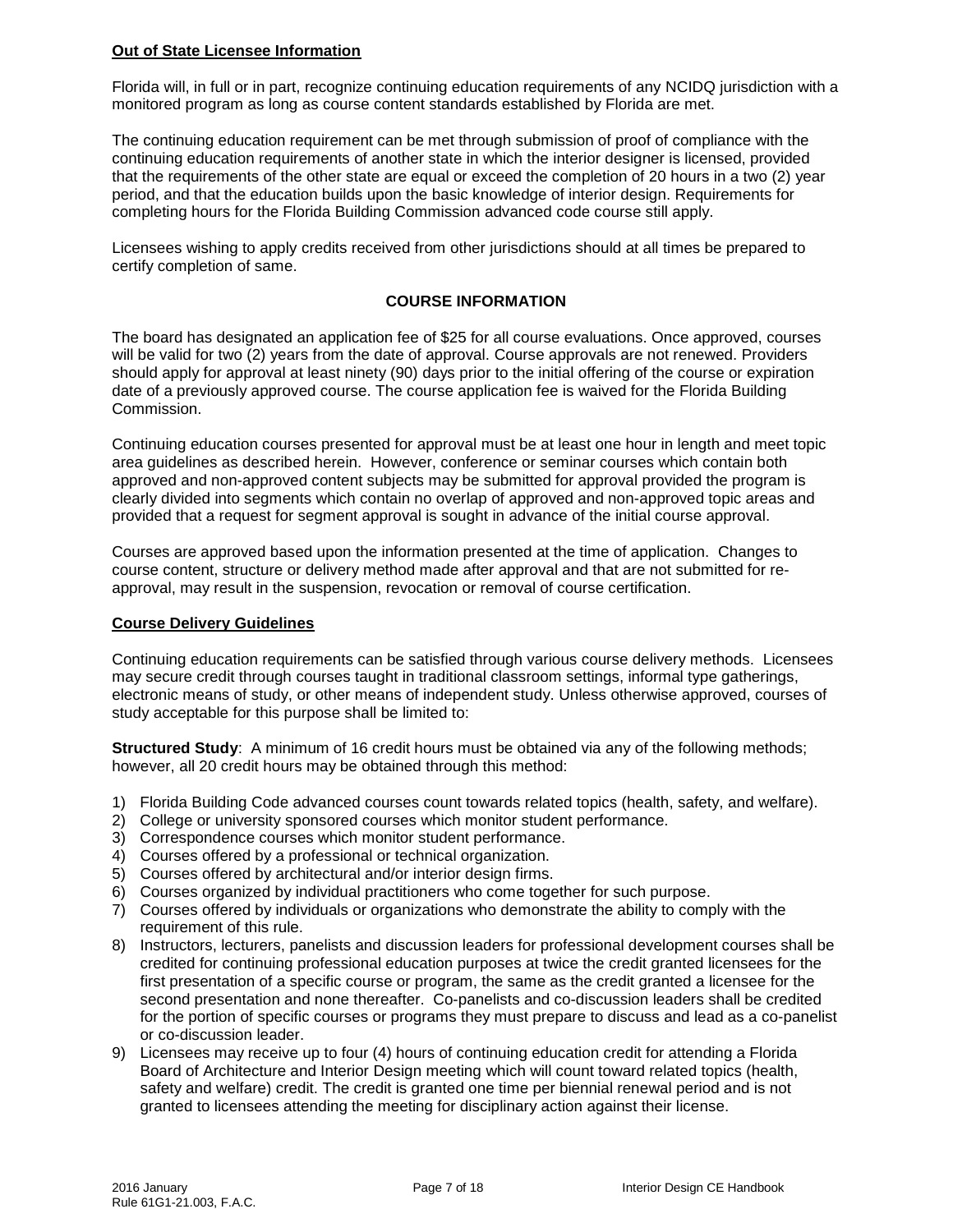**Self-Directed Study:** Only four (4) credits can be secured via this methodology provided a log of learning is maintained for each of the following:

- 1) Visiting architecturally and/or significant sites (travel time not included).
- 2) Reading or writing published books.
- 3) Utilization of video, cassettes or other instructive media.
- 4) Researching appropriate topics.
- 5) Participating in architectural or interior design study groups.

#### **Methods of Instruction Guidelines**

Methods of instruction used for course delivery includes in person presentation, on-line or internet, correspondence and video courses or other learning techniques which may be approved. Instructional guidelines for the presentation of such courses include the following:

- 1) In-person presentation courses include any of the following:
	- a. Pre-course instruction book;
	- b. Course presentation and materials;
	- c. Question and answer; and/or
	- d. Evaluation.
- 2) Correspondence, video, and internet courses may include:
	- a. Pre-course instruction book;
	- b. Lecture;
	- c. Questions and answers;
	- d. Evaluation; and/or
	- e. Testing.

Please note that in-person classroom courses are evaluated on at least 50 minutes of instruction and non-classroom courses are evaluated on an hour for hour basis pursuant to Section 481.215(3)(4), F.S.

#### **Course Content and Subject Matter Guidelines**

Unless otherwise approved by the board or department, subject content acceptable for purposes of interior design continuing education shall be limited to:

#### **Related Topics**: Minimum 16 credits **required**.

Courses with content that covers the knowledge and practice of legal codes, building regulations, and product performance standards that are implemented to protect the public and the environment or that enhance the social, psychological, financial, and physical well-being of the public.

**Optional Topics**: Maximum of four (4) credits allowed.

Courses with content that covers general knowledge regarding the interior design practice.

### **PROVIDER INFORMATION**

The board and department have set forth the following criteria which will be reviewed in approving course providers, institutions, or persons.

- 1) Subject area expertise of provider(s) and/or instructor(s);
- 2) Experience or demonstrated ability in written instructional material and testing;
- 3) Experience of provider and/or instructor;
- 4) Provider's ability to meet deadlines;
- 5) Ability of provider to provide course evaluation forms to licensees, if applicable; and
- 6) Ability of provider to provide reporting certificates to licensees.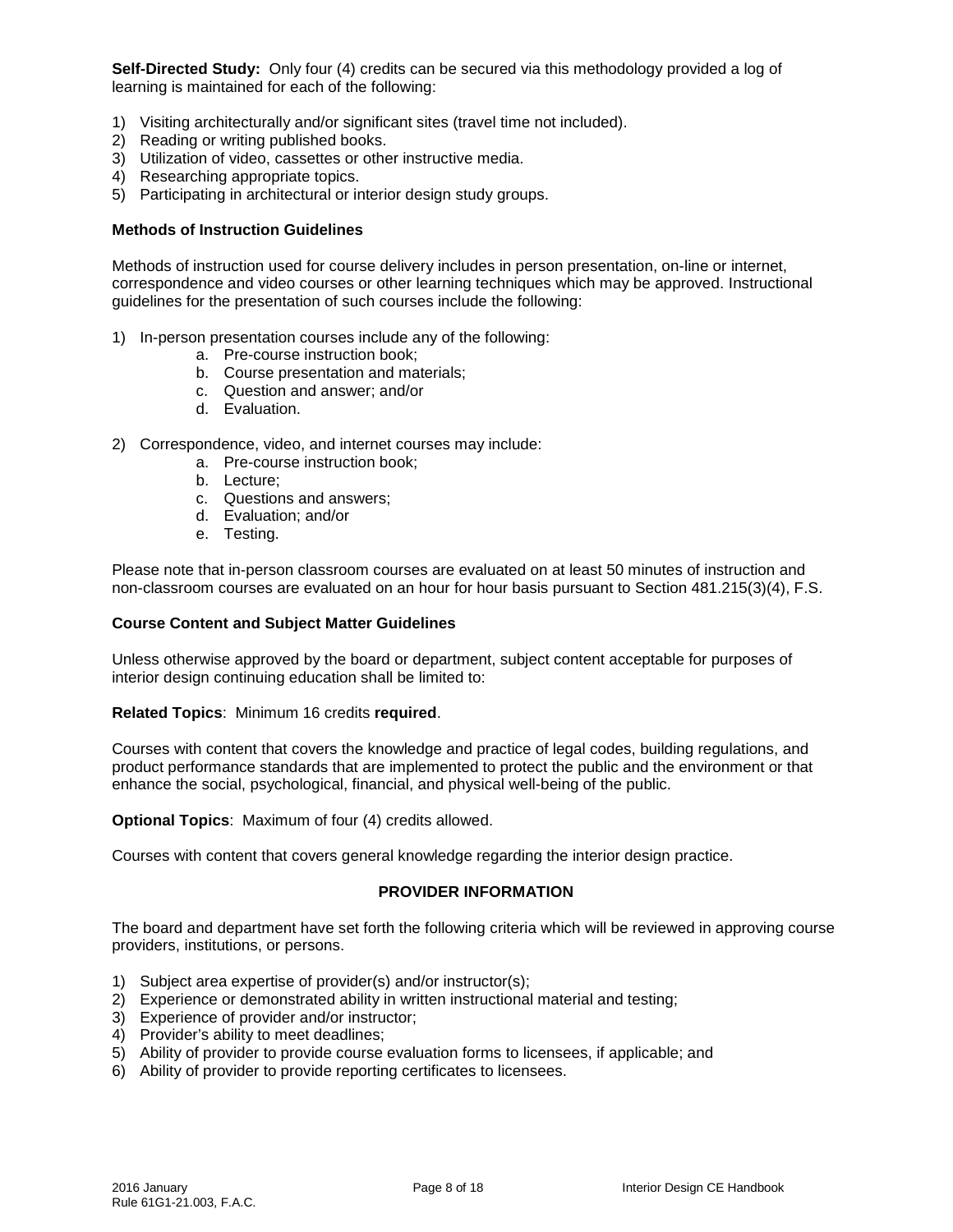The following organizations are recognized by the board and department as approved course Providers; however, their courses must be reviewed and approved.

1) Universities or colleges with Council for Interior Design Accreditation (CIDA) accredited programs.

## **Provider Fees**

The following fees are hereby established:

The application fee for a new provider is \$25. The provider application fee is waived for applications made by the Florida Building Commission. Continuing Education Providers are approved only for the biennium during which they apply or for which they have been renewed. Continuing Education Providers shall renew by May  $31^{st}$  of odd-numbered years. The provider renewal fee is \$25.

## **Provider Responsibilities**

- 1) Course must be presented in the complete form as submitted for approval including all handouts, scheduling and course content.
- 2) Providers are required to identify on information sent to licensees, the instruction level (either level I, level II or level III) of courses being advertised.
- 3) Providers are required to update any changes to their program in writing to the board or department within 30 days of making the change. If a course is substantially revised it must be resubmitted to the board or department for re-approval. If an instructor(s) change takes place, an updated resume and credentials must be submitted for approval.
- 4) Providers are required to dispense a reporting certificate to licensees upon completion of a course. To complete an in person course, a licensee must attend until the end of the course; no partial credit will be awarded. Reporting certificates are to be distributed only at the completion of a course. Reporting certificates should contain no less than the following information: licensee's name; license number; address; phone number; provider name and address; provider number; course title; approved course number; instructor name; number of hours; date course given; provider or monitor signature.
- 5) Providers must maintain a copy of each reporting certificate dispensed for a period of two (2) years following the last day of the applicable biennial renewal period.
- 6) Providers must maintain security regarding the release of reporting certificates. Reporting certificates should only be completed and released to a licensee upon course completion. Duplication or falsification, as well as misuse, are grounds for disciplinary action.
- 7) Providers must identify course participants by way of their department license and one form of recognized official photographic identification, e.g. passport, driver license, student identification, etc., at both the beginning and end of the course.
- 8) Providers may contact licensees regarding courses. Providers can obtain a list of licensees on the department's web site at [www.MyFloridaLicense.com](http://www.myfloridalicense.com/) > Public Records.
- 9) Providers cannot award partial credit for portions of courses taken. Only courses which are approved by the board or department to be offered in segments may have credits awarded for each part.
- 10) Providers shall monitor all attendees to ensure attendance for complete CEH credit as follows.
	- a. Identify all attendees seeking department credit;
		- b. Provide reasonable times for break and meal recesses;
		- c. Review attendance after each break and recess; and
		- d. Other brief absences or tardiness during a course offering are discouraged; however, if necessary the total of the absence of the attendee from the course shall not exceed 10% of the course hour(s).
- 11) Administrative procedures and introductions shall be limited to no more than 10% of the course's approved hour credits. Specific course content shall utilize no less than 90% of the course hours.
- 12) It is the responsibility of the provider to offer a course in an environment and atmosphere appropriate to learning and the course being presented.
- 13) Providers must issue an Interior Design Education Course Evaluation Summary Form (DBPR ID 4002 – Part A) to attendees seeking department credit. The Provider should utilize the Provider Course Evaluation Summary Form (DBPR ID 4002 – Part B) to evaluate the overall course. The Provider shall maintain both forms along with the course attendance roster for a period three (3) years in the event the department monitors compliance with continuing education requirements and/or a complaint is filed against the provider.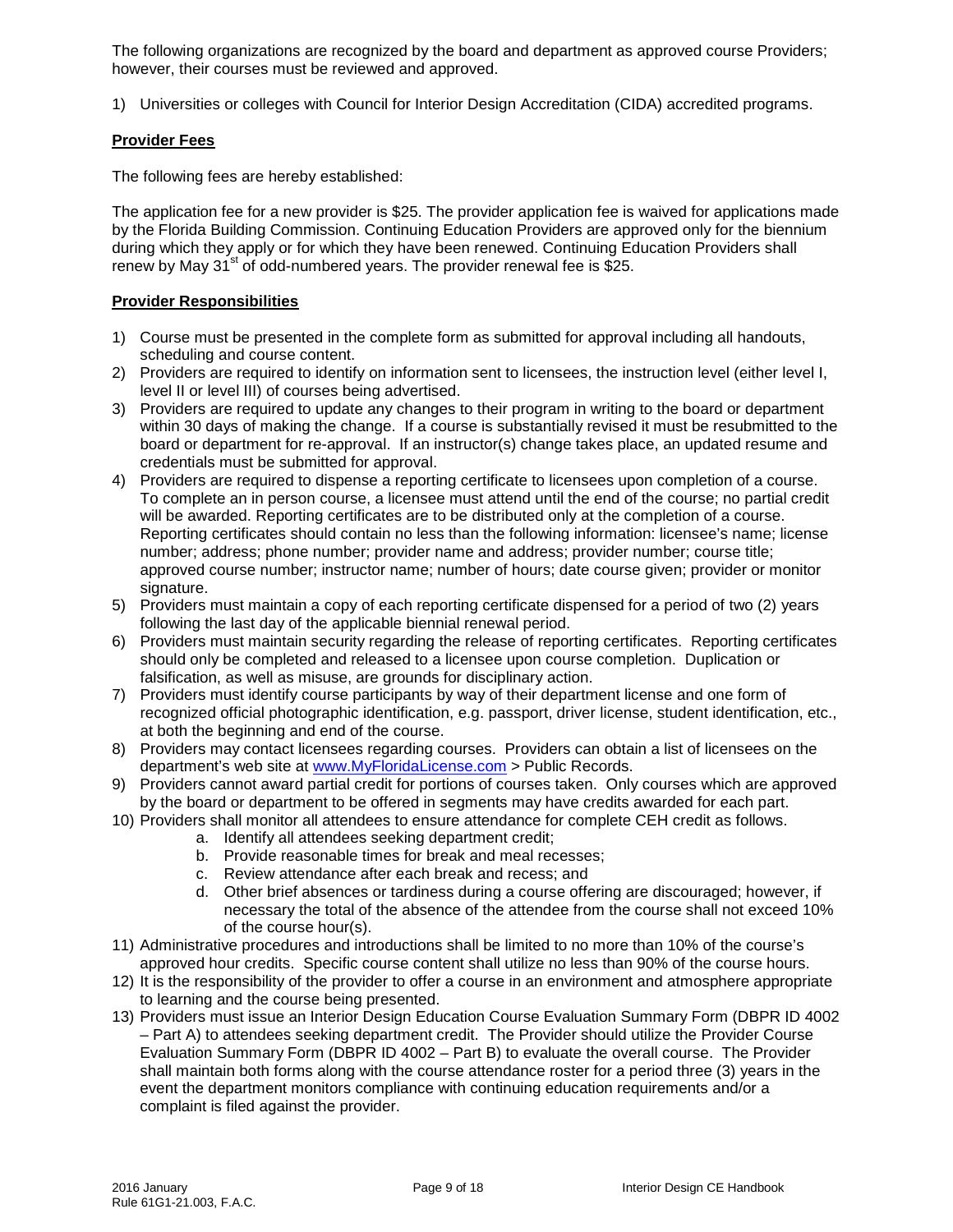14) All fees (optional or required) related to a course must be fully disclosed in all course offering materials prior to the registration including: all meals; administrative fees; fees charged for form processing; course books and/or materials, etc. Course offering materials include all brochures, newsletter bulletins, registration forms, etc.

## **Miscellaneous**

- 1) Members of the Florida Board of Architecture and Interior Design and/or its Continuing Education delegatee may visit courses for the purpose of reviewing content and rule compliance. For this purpose there shall be no fee charged to attend the course and no credit granted to the reviewer.
- 2) Providers are encouraged to publicize their Florida approved courses whenever and wherever offered, and to provide opportunities for taking courses outside the state of Florida.

### **Provider Discipline**

Failure of a provider to comply with the requirements contained herein will result in suspension, revocation or removal of a provider approval.

## **LICENSEE RESPONSIBILITIES**

Upon course attendance, licensees are required to:

- 1) Show the provider one form of official photograph identification and department license at the beginning and end of each course.
- 2) Obtain a reporting certificate at the end of a course.
- 3) Return one copy of a completed reporting certificate and *Course Evaluation Summary Form* to each course provider upon request.
- 4) Release copies of reporting certificates to the department only upon specific request by the department for that form.
- 5) Advise the board or department of any courses attended which were approved but which:
	- a. Did not adhere to the guidelines and content; or
	- b. Were taught by a course instructor who did not utilize 90% of the hours for instruction.
- 6) Be present at all courses for the full approved number of course credit hours.
- 7) Maintain all reporting certificates for two (2) years following the last day of the applicable renewal cycle.

### **LICENSEES SEEKING INDIVIDUAL CREDIT**

Individual licensees may request review and approval for courses other than those approved by the board or department by submitting a completed Continuing Education Program application along with any handout material supplied during course administration and a \$25 application fee. The course must meet all continuing education guidelines and rules. Although retroactive approval of a course may be secured, it is suggested reviews for approval be requested prior to course attendance.

Professors and Educators should use this method to apply for course curriculum taught at a University or College. Refer to the course delivery, structured study section paragraph seven (7), located on page seven (7) of the handbook for credit allowance information.

Groups of licensees, who wish to submit courses for approval, may do so by following the aforementioned procedure.

### **BOARD RESPONSIBILITIES**

The board shall endeavor to work with the department to:

- 1) Determine if courses address the health, safety and welfare of the public;
- 2) Regulate the performance of approved courses and providers to insure the course and provider meet standards set by rule and statute;
- 3) Discipline providers and licensees as may be appropriate;
- 4) Timely review each application; and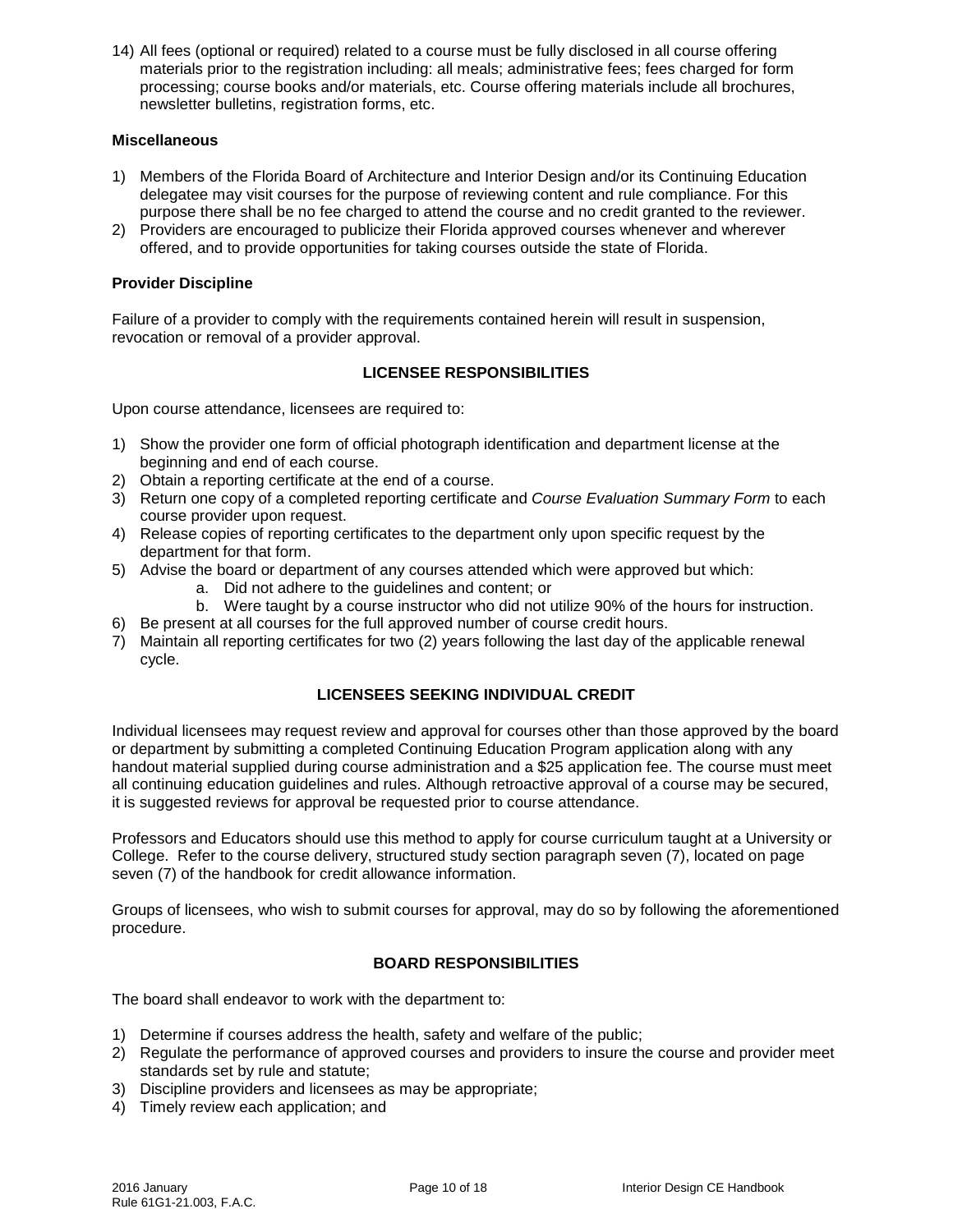- 5) Appoint Interior Design Continuing Education delegatee to perform the following:
	- a. Review program and provider applications;
	- b. Evaluate course material against course content guidelines; and
	- c. Verify course hours per actual hour and approve all applicable parts.

## **DEPARTMENT RESPONSIBILITIES**

The department shall endeavor to work with the board to:

- 1) Determine if courses address the health, safety and welfare of the public;
- 2) Timely review each application;
- 3) Provide information on courses to licensees;
- 4) Make available licensee information via web site;
- 5) Maintain files regarding course content;
- 6) Perform monitoring of compliance with continuing education requirements of licensees;
- 7) Perform monitoring of compliance with continuing education requirements of providers (as directed by the board);
- 8) Collect applicable fees from providers; and
- 9) Provide licensees completion certificates for attendance at board meetings.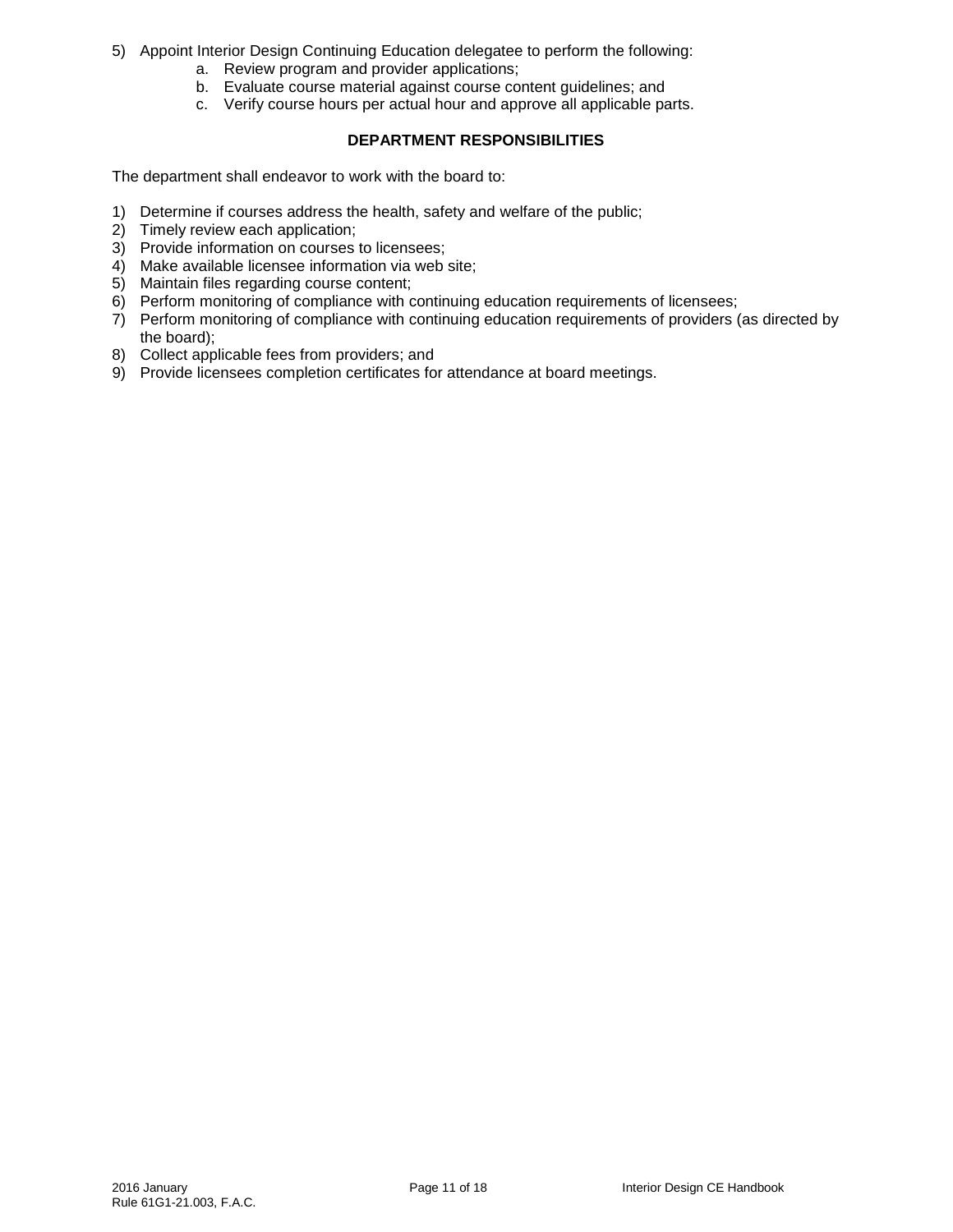## **A Guide to Understanding Florida's Interior Design Continuing Education Course Numbering System**

The Florida Board uses the current Interior Design Continuing Education (IDCEC) subject code index to assign course numbers to programs submitted and independently approved by the Florida Board or Department. Related health, safety, and welfare (HSW) designations are not determined according to subject code. Each new course will be evaluated individually in order to determine if content meets criteria to receive (HSW) designation. For your convenience, the IDCEC subject code index is noted below.

Under each major subject classification you will find various sub-categories which further define course subject matter. The coding method is used to identify specific course subject matter being captured through each individual course and is used on the application for course approval.

- 1. Theory & Creativity
	- 1. Color
	- 2. Design Creativity
	- 3. Human Factors/Ergonomics
	- 4. Psychology

#### 2. Interior Design

- 1. Universal Design
- 2. Design Processes
- 3. Design Trends
- 4. Furniture Design & Materials
- 5. Future Issues
- 6. Interior Plantscaping
- 7. Interior Signage & Graphics
- 8. Lighting Design
- 9. Programming & Planning
- 10. Space Planning
- 11. Special Populations
- 12. Sustainable and/or Environmental Design
- 3. Interior Design
	- 1. Instruction
	- 2. Research
	- 3. Theory
- 4. Design Specialties
	- 1. Corporate/Office Design
	- 2. Governmental
	- 3. Hospitality (clubs, hotels, restaurants)
	- 4. Industrial
	- 5. Institutional (detention/correction,
	- educational/daycare, hospital, religious, retirement) 6. Retail/Store Planning<br>7. Residential
	- 7. Residential
	- 8. Specialty Miscellaneous (fitness/spas,
	- kitchens/bathrooms, halls, theatres, etc.) 9. Facilities Management
	- 9. Facilities Ivianagement<br>10. Historic Preservation/Adaptive Reuse
	- 11. Healthcare
- 5. Technical Knowledge
	- 1. Acoustics
	- 2. Audiovisual
	- 3. Building Constructions & Materials
	- 4. Ceiling Treatment
	- 5. Electrical & Telecommunications
	- 6. Energy Efficiency
	- 7. Finite Resources & Uses
	- 8. Floorcoverings
	- 9. HVAC
	- 10. Interior Environments
	- 11. Lighting
	- 12. Millwork/Cabinetry
	- 13. Paints
	- 14. Plumbing
	- 15. Security Systems
	- 16. Textiles
- 17. Wall Coverings
- 18. Window Coverings
- 19. Ergonomics
- 20. Sustainable and/or Environmental Design
- 6. Codes and Standards
	- 1. Barrier Free/ADA
	- 2. Building Codes
	- 3. Fire Safe Design
	- 4. Testing Standards
- 7. Communications Systems
	- 1. Computer systems and Applications (accounting,
		- CAD, Facilities Mgt., Project Mgt., Online Training)
	- 2. Graphics<br>3 Oral
	- 3.
	- 4. Written/Presentation<br>5. Multimedia Presentation
	- 5. Multimedia Presentations
- 8. Business & Professional Practice
	- 1. Contract Documents (Specification Writing/Working Drawings)
	- 2. Design Practice Managements (Client Relations, Consultant Relations, Contractor Relations, Facility Mgt. Relations, Financial Mgt./Budgeting, Managing & Motivating Designers, Marketing & Public Relations, Professional Fees & Compensation)
	- 3. Project Management, Bidding & Negotiating/Cost Estimate Construction Supervision/Installation, Post Occupancy Evaluation
	- 4. Proposals
	- 5. Marketing and Public Relations
	- 6. Computer Systems and Applications (Accounting, CAD, Project Management, Facilities Management, and Online Training)
	- 7. Graphics
	- 8. Oral Communications Skills<br>9. Written/Presentation Skills
	- Written/Presentation Skills
	- 10. Multimedia Presentation Skills
	- 13. Conduct/Discipline
	- 14. Regulation and Practice
	- 15. Legal Issues (Legal Contracts and Professional Liability/Insurance)
	- 16. Ethics
- 9. History and Culture
	- 1. Architecture<br>2. Decorative A
	- 2. Decorative Arts<br>3. Interior Design<br>4. Culture
	- Interior Design
	- **Culture**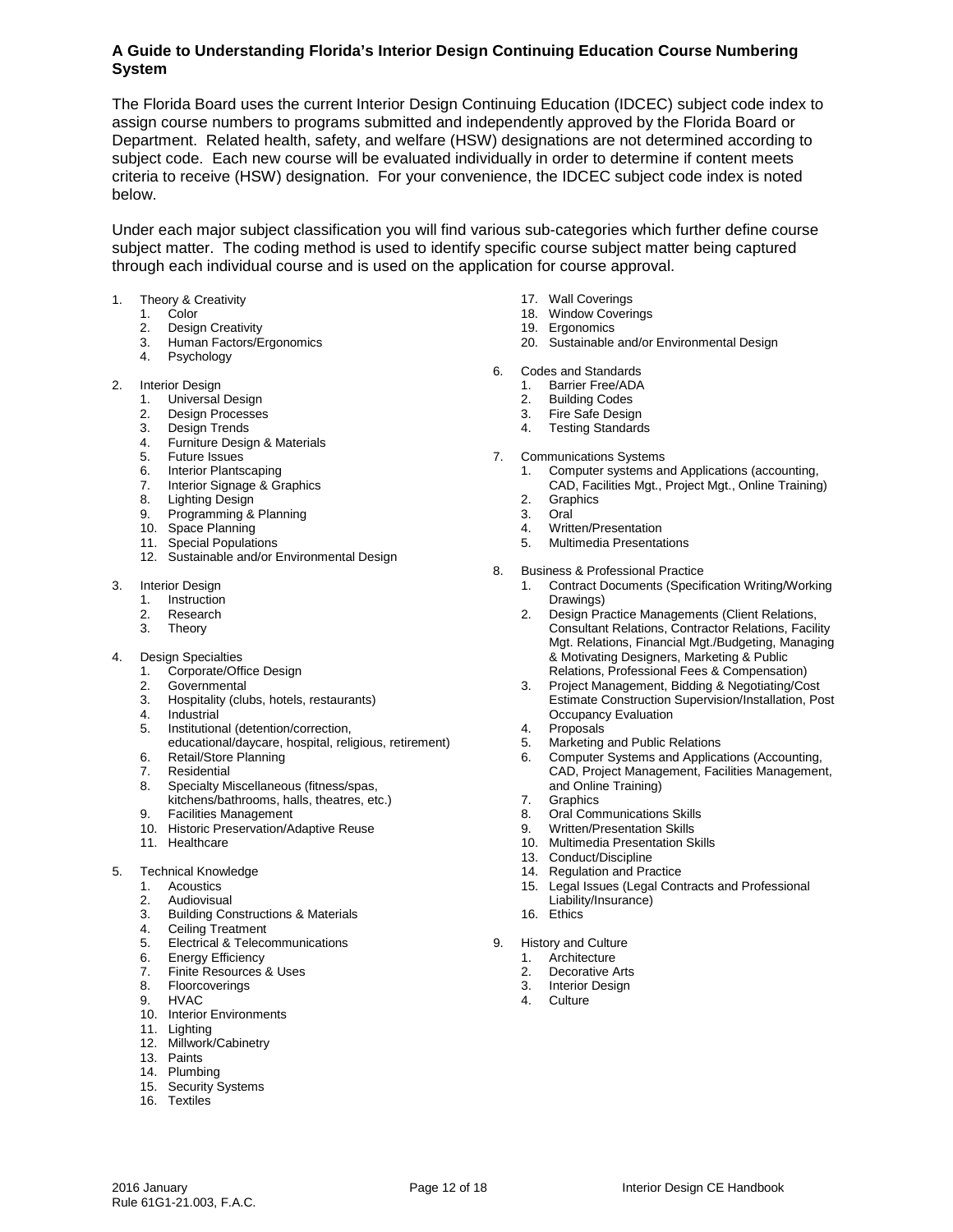## **FEES DEFINED:**

| <b>Interior Design Continuing Education Handbook and Forms</b>                                                                    |      |  |  |  |  |
|-----------------------------------------------------------------------------------------------------------------------------------|------|--|--|--|--|
| Interior Design Continuing Education Provider/Course Application:                                                                 |      |  |  |  |  |
| Licensees seeking individual credit, including educational instructors                                                            | \$25 |  |  |  |  |
| Established providers submitting one course                                                                                       | \$25 |  |  |  |  |
| Non-established providers submitting one course (individual or business)                                                          | \$50 |  |  |  |  |
| Provider only                                                                                                                     | \$25 |  |  |  |  |
| Course is being submitted in conjunction with a department review to monitor<br>compliance with continuing education requirements | \$0  |  |  |  |  |

## **APPLICATION CHECKLIST:**

| <b>TRANSACTION</b>                                              | <b>APPLICATION REQUIREMENTS</b>                  |
|-----------------------------------------------------------------|--------------------------------------------------|
| <b>Interior Design Continuing<br/>Education Provider/Course</b> | Complete DBPR ID 4002 Interior Design Continuing |
| <b>Application</b>                                              | <b>Education Provider and Course Application</b> |

Please send your completed application, documentation and required fee(s) to:

Department of Business and Professional Regulation 2601 Blair Stone Road Tallahassee, FL 32399-0783

[www.MyFloridaLicense.com](http://www.myfloridalicense.com/)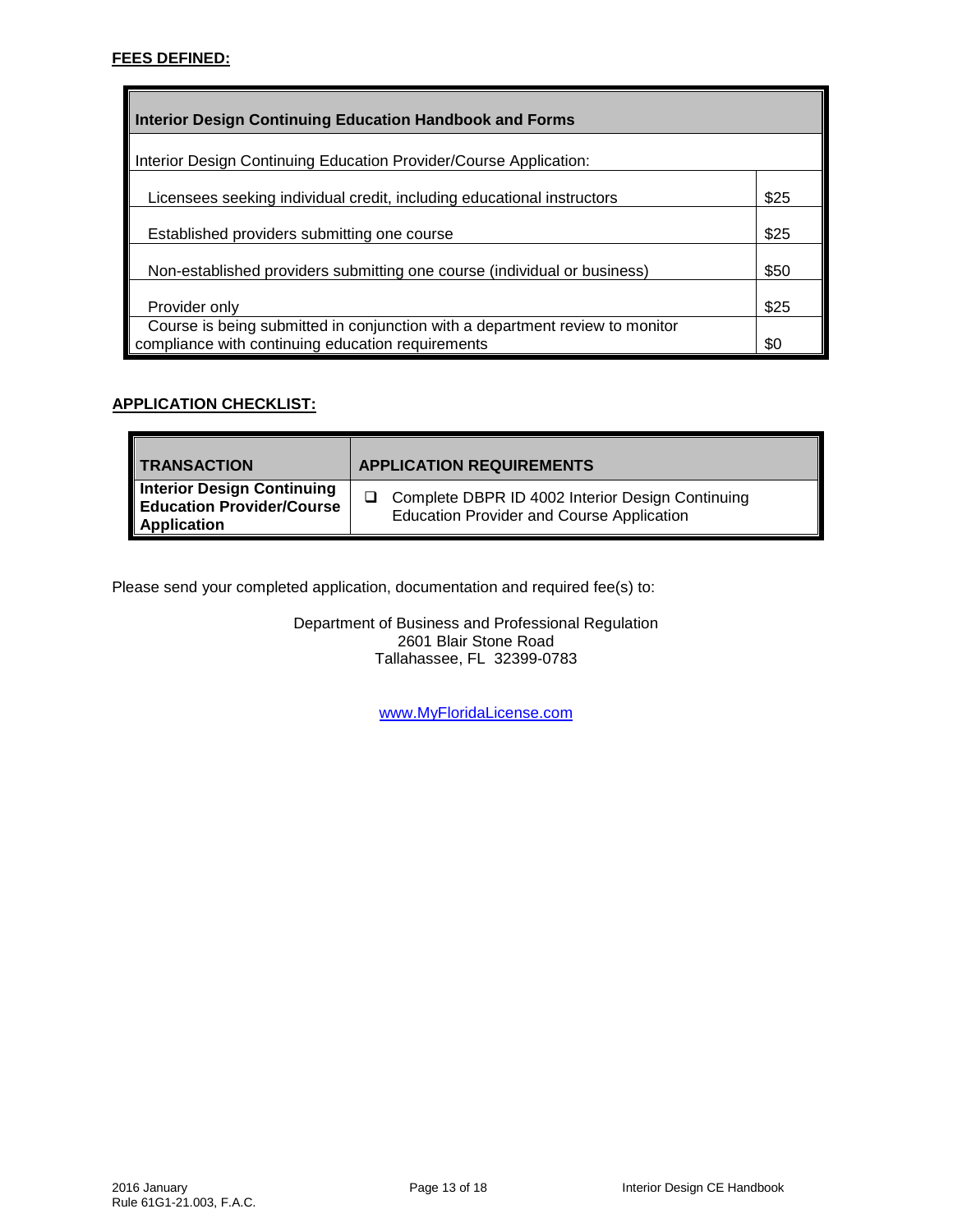# **DBPR ID 4002 Interior Design Continuing Education Providers and Course Application**

*If you have any questions or need assistance completing this application, please contact the Department of Business and Professional Regulation, Customer Contact Center, at 850.487.1395*.

| <b>INTERIOR DESIGN CONTINUING EDUCATION PROVIDER/COURSE APPLICATION</b>                                                                                                                                                                                                                                                                                                                                                                             |                                                       |                            |  |     |  |
|-----------------------------------------------------------------------------------------------------------------------------------------------------------------------------------------------------------------------------------------------------------------------------------------------------------------------------------------------------------------------------------------------------------------------------------------------------|-------------------------------------------------------|----------------------------|--|-----|--|
| To ensure a complete and timely review, all questions must be answered even if N/A is appropriate. The<br>program review will take approximately 90 days following receipt. Submit two (2) copies of the program for<br>review.                                                                                                                                                                                                                     |                                                       |                            |  |     |  |
| 1. This program/course is submitted by:<br>$\Box$ A licensee seeking individual credit, including educational instructors;<br>$\Box$ An established provider (#<br>expiration______<br>_)submitting one course;<br>Non-established providers submitting one course;<br>$\Box$<br>$\Box$ Provider only; or<br>Course is being submitted in conjunction with a department review to monitor compliance<br>❏<br>with continuing education requirements |                                                       |                            |  |     |  |
| <b>Applicant Name</b>                                                                                                                                                                                                                                                                                                                                                                                                                               |                                                       |                            |  |     |  |
| Address                                                                                                                                                                                                                                                                                                                                                                                                                                             |                                                       |                            |  |     |  |
| City                                                                                                                                                                                                                                                                                                                                                                                                                                                |                                                       | <b>State</b>               |  | Zip |  |
| <b>Telephone Number</b>                                                                                                                                                                                                                                                                                                                                                                                                                             |                                                       | <b>Contact Person Name</b> |  |     |  |
| <b>Fax Number</b>                                                                                                                                                                                                                                                                                                                                                                                                                                   |                                                       | E-mail address             |  |     |  |
| 2. Program Title                                                                                                                                                                                                                                                                                                                                                                                                                                    |                                                       |                            |  |     |  |
| 3. Description of<br>the Program                                                                                                                                                                                                                                                                                                                                                                                                                    |                                                       |                            |  |     |  |
|                                                                                                                                                                                                                                                                                                                                                                                                                                                     | 4. Identify the total number of hours being requested |                            |  |     |  |
| 5. Suggest program schedule: Days of week:<br>6. NOTE: Submit a step-by-step typewritten outline of the course, which must include specific time<br>allocations for each portion of the program. If a program will be offered in segments, the course outline<br>must clearly reflect the same. Individual course numbers will be assigned to segmented programs.                                                                                   |                                                       |                            |  |     |  |
| 7. Indicate teaching methods to be employed<br>Individual speakers<br>❏<br>Panel<br>Group projects<br>$\Box$<br>❏<br>Video tapes<br>Workshop<br>$\Box$<br>$\Box$<br>Audio/Visual aids<br><b>Handout materials</b><br>❏<br><b>Case Studies</b><br>Case studies<br>❏<br>⊔<br>Group participation<br>Internet<br>❏<br>ப<br>Individual projects<br>$\Box$<br><b>Travel Study</b><br>$\Box$                                                              |                                                       |                            |  |     |  |
| 8. Identify specific skills and/or knowledge the practicing interior design can expect to gain from the course.                                                                                                                                                                                                                                                                                                                                     |                                                       |                            |  |     |  |
|                                                                                                                                                                                                                                                                                                                                                                                                                                                     |                                                       |                            |  |     |  |
|                                                                                                                                                                                                                                                                                                                                                                                                                                                     |                                                       |                            |  |     |  |
| 9. What education and/or experience are prerequisites for this program?                                                                                                                                                                                                                                                                                                                                                                             |                                                       |                            |  |     |  |
|                                                                                                                                                                                                                                                                                                                                                                                                                                                     |                                                       |                            |  |     |  |
|                                                                                                                                                                                                                                                                                                                                                                                                                                                     |                                                       |                            |  |     |  |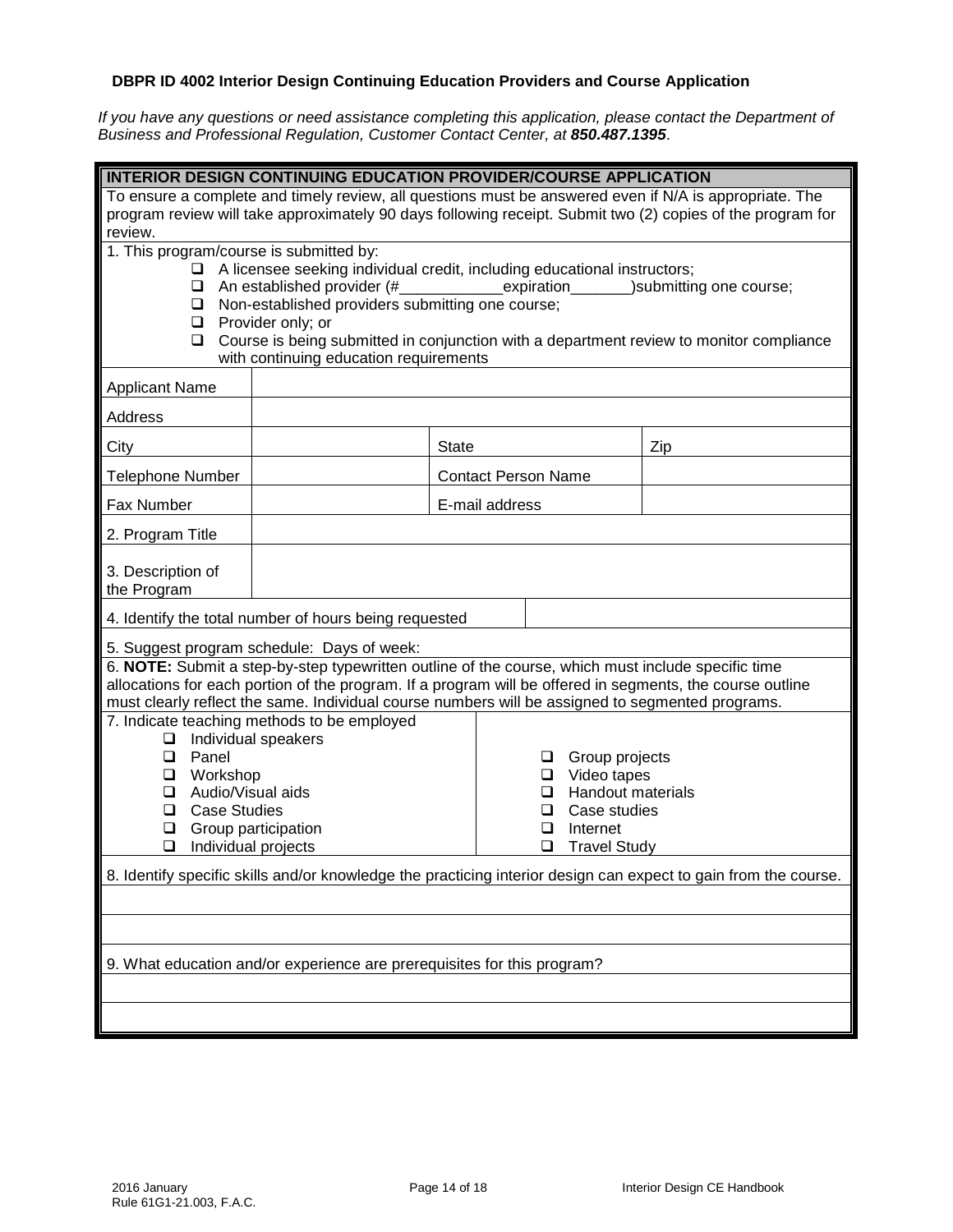10. What category would best describe this course?

- **Level I** (teaches licensees how to apply knowledge, practical concepts and basic professional skills to frequently encountered problems; includes acquisition, awareness, identification, review)
- **Level II** (an expansion beyond basic professional skills including application, coordination, assessment, preparation)
- **Level III** (teaches licensees how to apply practical concepts and professional skills to complex problems, or newly emerging or highly specialized subject areas including mastery of skills, evaluation, management and supervision)
- **Florida Building Code Advanced** (teaches advanced knowledge of the Florida Building Code. Courses must be accredited by the Florida Building Code Commission/DCA and specific to the profession)

11. Describe facilities required to administer this program.

## 12. List necessary equipment.

13. Provide copies of all actual handout material and list of publications required.

14. Total fee to program attendant:

15. List all instructors, panel members and alternates. Supply biographical data on each, with specific reference to qualifications to present this program.

16. Indicate if the program has been offered before: where, when, and to what audiences.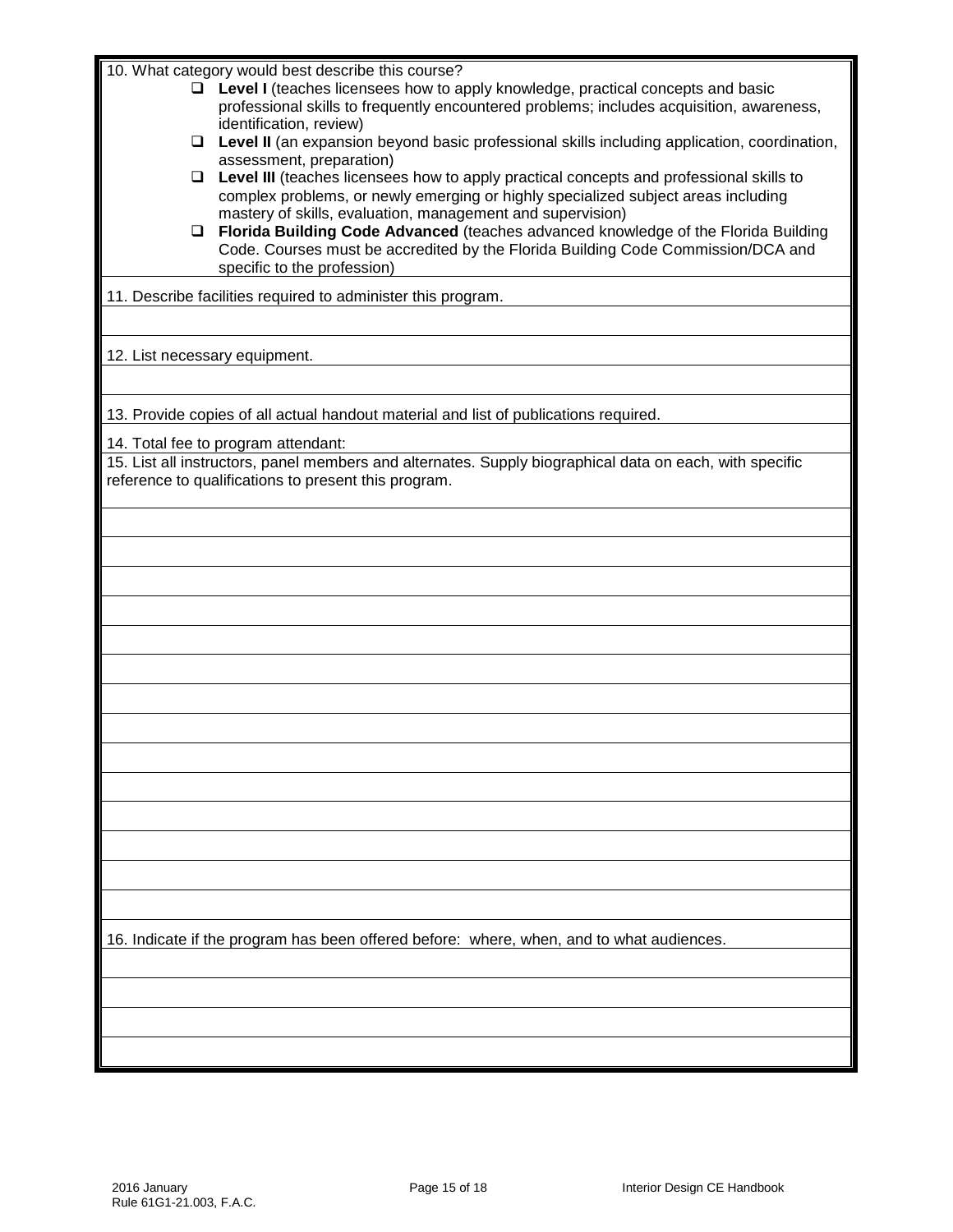| 17. Target Audience                                   | a. Identify the typical licensee of this program:                                                                                        |                     |  |  |  |  |  |  |
|-------------------------------------------------------|------------------------------------------------------------------------------------------------------------------------------------------|---------------------|--|--|--|--|--|--|
|                                                       | □ Principal/Partner                                                                                                                      |                     |  |  |  |  |  |  |
|                                                       | Architect<br>□                                                                                                                           |                     |  |  |  |  |  |  |
|                                                       | <b>Project Manager</b><br>❏                                                                                                              |                     |  |  |  |  |  |  |
|                                                       | Interior Designer<br>b. Check those who may be interested in this program:                                                               |                     |  |  |  |  |  |  |
|                                                       | Contractors<br>◻                                                                                                                         |                     |  |  |  |  |  |  |
|                                                       | $\Box$<br>Engineers                                                                                                                      |                     |  |  |  |  |  |  |
|                                                       | <b>Students</b><br>$\Box$<br>Interns/Associates<br>$\Box$                                                                                |                     |  |  |  |  |  |  |
|                                                       | Other Design Professionals                                                                                                               |                     |  |  |  |  |  |  |
|                                                       | □ Other Construction Professionals                                                                                                       |                     |  |  |  |  |  |  |
|                                                       | □ Manufacturer's Representatives                                                                                                         |                     |  |  |  |  |  |  |
|                                                       | □ Facilities Managers and Space Planners<br>Others <b>Communicate Communicate Communicate Communicate Communicate Communication</b><br>◻ |                     |  |  |  |  |  |  |
|                                                       |                                                                                                                                          |                     |  |  |  |  |  |  |
|                                                       |                                                                                                                                          |                     |  |  |  |  |  |  |
|                                                       | c. Maximum class size:                                                                                                                   |                     |  |  |  |  |  |  |
|                                                       | d. Minimum class size:                                                                                                                   |                     |  |  |  |  |  |  |
| 18. Indicate if this course is to be:                 |                                                                                                                                          |                     |  |  |  |  |  |  |
| ⊔                                                     | A one-time course offering; or                                                                                                           |                     |  |  |  |  |  |  |
| ❏                                                     | An ongoing course offering                                                                                                               |                     |  |  |  |  |  |  |
|                                                       |                                                                                                                                          |                     |  |  |  |  |  |  |
| 19. Instructor(s) Name                                | Address                                                                                                                                  | <b>Phone Number</b> |  |  |  |  |  |  |
|                                                       |                                                                                                                                          |                     |  |  |  |  |  |  |
|                                                       |                                                                                                                                          |                     |  |  |  |  |  |  |
|                                                       |                                                                                                                                          |                     |  |  |  |  |  |  |
|                                                       |                                                                                                                                          |                     |  |  |  |  |  |  |
|                                                       | 20. Reference(s) for instructor(s) teaching/public speaking ability.                                                                     |                     |  |  |  |  |  |  |
| <b>Instructor Name &amp; Firm</b>                     | Address                                                                                                                                  | <b>Phone Number</b> |  |  |  |  |  |  |
|                                                       |                                                                                                                                          |                     |  |  |  |  |  |  |
|                                                       |                                                                                                                                          |                     |  |  |  |  |  |  |
|                                                       |                                                                                                                                          |                     |  |  |  |  |  |  |
| 21. Individual to contact for additional information. |                                                                                                                                          |                     |  |  |  |  |  |  |
| Name                                                  |                                                                                                                                          |                     |  |  |  |  |  |  |
| Address                                               |                                                                                                                                          |                     |  |  |  |  |  |  |
| City                                                  | State                                                                                                                                    | Zip                 |  |  |  |  |  |  |
| <b>Phone Number</b>                                   |                                                                                                                                          |                     |  |  |  |  |  |  |
|                                                       |                                                                                                                                          |                     |  |  |  |  |  |  |
|                                                       |                                                                                                                                          |                     |  |  |  |  |  |  |
|                                                       |                                                                                                                                          |                     |  |  |  |  |  |  |
|                                                       |                                                                                                                                          |                     |  |  |  |  |  |  |
|                                                       |                                                                                                                                          |                     |  |  |  |  |  |  |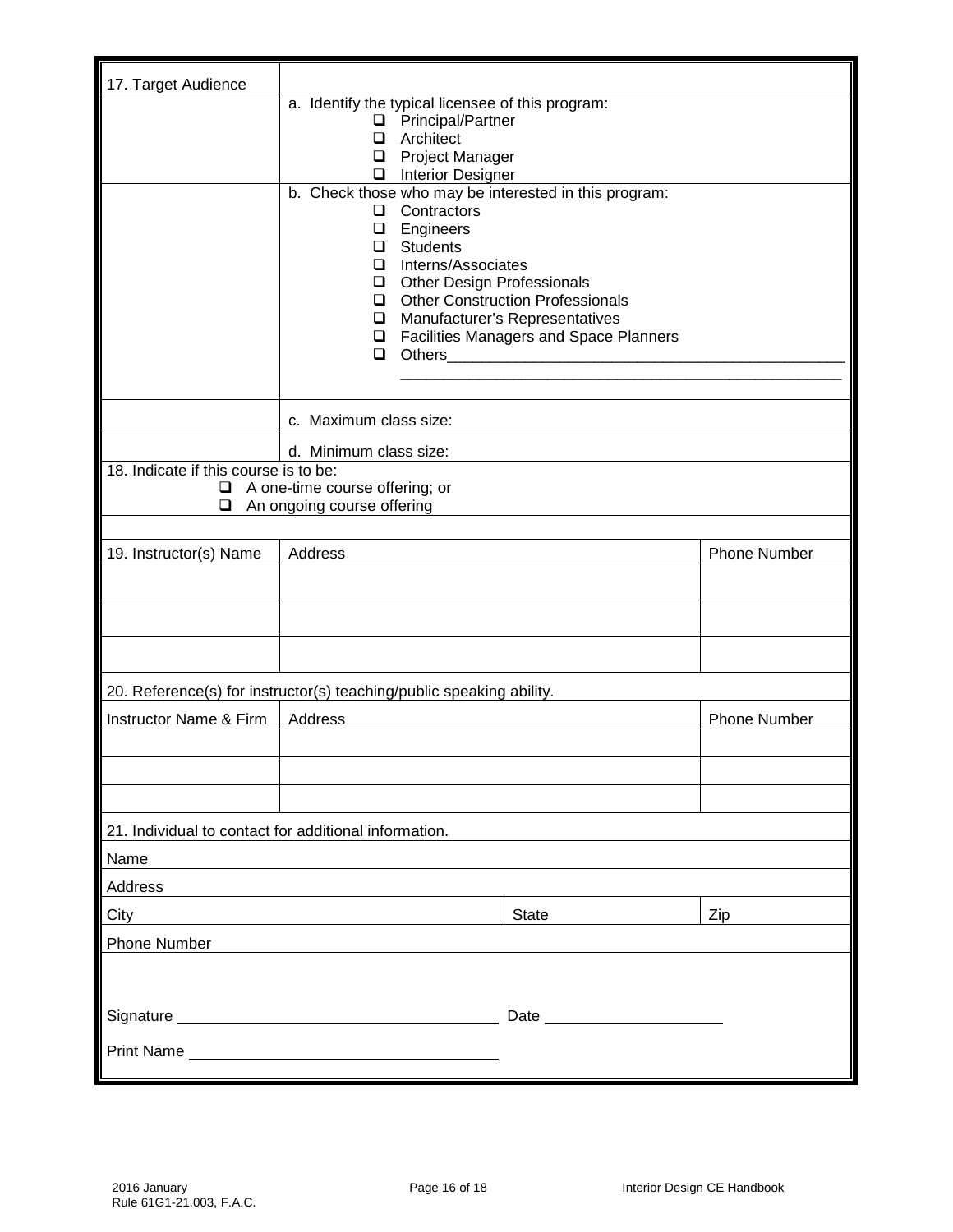| <b>INTERIOR DESIGN EDUCATION COURSE EVALUATION SUMMARY FORM (DBPR ID 4002 – Part A)</b><br>This form must be filled out completely and returned to the provider. |                                                                            |     |                      |                |     |   |   |  |            |  |  |
|------------------------------------------------------------------------------------------------------------------------------------------------------------------|----------------------------------------------------------------------------|-----|----------------------|----------------|-----|---|---|--|------------|--|--|
| Licensee Name (optional)                                                                                                                                         |                                                                            |     | Date                 |                |     |   |   |  |            |  |  |
|                                                                                                                                                                  |                                                                            |     |                      |                |     |   |   |  |            |  |  |
| <b>Course Title</b>                                                                                                                                              |                                                                            |     | <b>Course Number</b> |                |     |   |   |  |            |  |  |
|                                                                                                                                                                  | Course Location (including city and state)                                 |     |                      |                |     |   |   |  |            |  |  |
|                                                                                                                                                                  | PLEASE CHECK THE MOST APPROPRIATE RATING FOR EACH QUESTION                 |     |                      |                |     |   |   |  |            |  |  |
|                                                                                                                                                                  | Poor = 1, Fair = 2, Good = 3, Very Good = 4, Excellent = $5$               |     | 1                    | $\overline{2}$ |     | 3 | 4 |  |            |  |  |
| A. Overall, I felt the course was:                                                                                                                               |                                                                            |     |                      |                |     |   |   |  | 5<br>Total |  |  |
| B. Instructor(s) ability to communicate:                                                                                                                         |                                                                            |     |                      |                |     |   |   |  |            |  |  |
| C. Presentation techniques used:                                                                                                                                 |                                                                            |     |                      |                |     |   |   |  |            |  |  |
| D. Support material - handouts, etc.:                                                                                                                            |                                                                            |     |                      |                |     |   |   |  |            |  |  |
| (respond on if applicable)                                                                                                                                       |                                                                            |     |                      |                |     |   |   |  |            |  |  |
| E. Course met personal expectations:                                                                                                                             |                                                                            |     |                      |                |     |   |   |  |            |  |  |
|                                                                                                                                                                  | F. The degree to which I can actually apply these techniques: (circle one) |     |                      |                |     |   |   |  |            |  |  |
|                                                                                                                                                                  |                                                                            |     |                      |                |     |   |   |  |            |  |  |
| 20%                                                                                                                                                              | 40%                                                                        | 60% |                      |                | 80% |   |   |  | 100%       |  |  |
|                                                                                                                                                                  |                                                                            |     |                      |                |     |   |   |  |            |  |  |
|                                                                                                                                                                  |                                                                            |     |                      |                |     |   |   |  |            |  |  |
|                                                                                                                                                                  | PLEASE CHECK THE MOST APPROPRIATE RESPONSE FOR EACH QUESTION               |     |                      |                |     |   |   |  |            |  |  |
|                                                                                                                                                                  |                                                                            |     | Adequate             |                |     |   |   |  | Inadequate |  |  |
| A. Instructor's use of visual aids                                                                                                                               |                                                                            |     |                      |                |     |   |   |  |            |  |  |
| <b>B.</b> Facilities were                                                                                                                                        |                                                                            |     |                      |                |     |   |   |  |            |  |  |
| Comment section                                                                                                                                                  |                                                                            |     |                      |                |     |   |   |  |            |  |  |
| The best feature(s) of this class                                                                                                                                |                                                                            |     |                      |                |     |   |   |  |            |  |  |
|                                                                                                                                                                  |                                                                            |     |                      |                |     |   |   |  |            |  |  |
|                                                                                                                                                                  |                                                                            |     |                      |                |     |   |   |  |            |  |  |
|                                                                                                                                                                  |                                                                            |     |                      |                |     |   |   |  |            |  |  |
| The worst feature(s) of this class                                                                                                                               |                                                                            |     |                      |                |     |   |   |  |            |  |  |
|                                                                                                                                                                  |                                                                            |     |                      |                |     |   |   |  |            |  |  |
|                                                                                                                                                                  |                                                                            |     |                      |                |     |   |   |  |            |  |  |
| <b>Additional comments</b>                                                                                                                                       |                                                                            |     |                      |                |     |   |   |  |            |  |  |
|                                                                                                                                                                  |                                                                            |     |                      |                |     |   |   |  |            |  |  |
|                                                                                                                                                                  |                                                                            |     |                      |                |     |   |   |  |            |  |  |
|                                                                                                                                                                  |                                                                            |     |                      |                |     |   |   |  |            |  |  |
|                                                                                                                                                                  |                                                                            |     |                      |                |     |   |   |  |            |  |  |
|                                                                                                                                                                  |                                                                            |     |                      |                |     |   |   |  |            |  |  |
|                                                                                                                                                                  |                                                                            |     |                      |                |     |   |   |  |            |  |  |